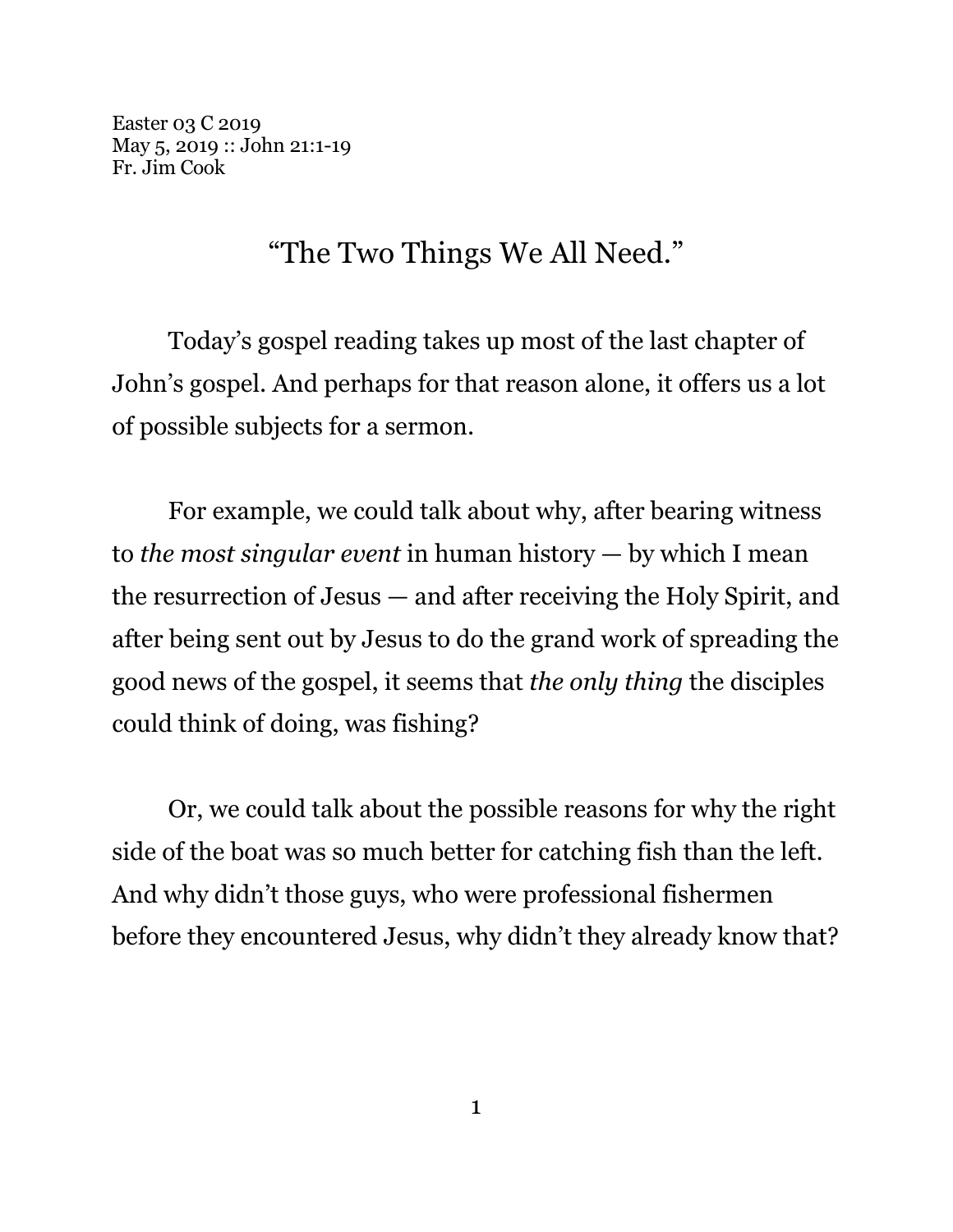Or, we could talk about why Simon Peter was fishing in the nude? Was that a thing in first-century Palestine? And why is it that he only puts on his clothes when he intends to swim to shore. That seems backwards to me. So, what gives?

Or, we could even talk about the significance of the number of fish that were caught. I mean, did someone actually count each and every fish? And is there some significance to that particular number? What does the number 153 even mean? And, why?

But despite all those possible topics, what really struck me, was how Jesus offered to Peter, what many modern psychologists and sociologists believe each and every one of us also needs: that is, he offers to Peter a sense of belonging, and a sense of purpose. And so, that's what I want to talk about today.

First, a sense of belonging. I think it's probably true that we all need to feel accepted by a larger group. And why is that? Because it enables us to have a stable *identity*, and a stable *sense of self*. And this stands in contrast to the messages we often get from our culture: that our identity is an individual affair; that our sense of self is something that we carve out *by* and *for ourselves*.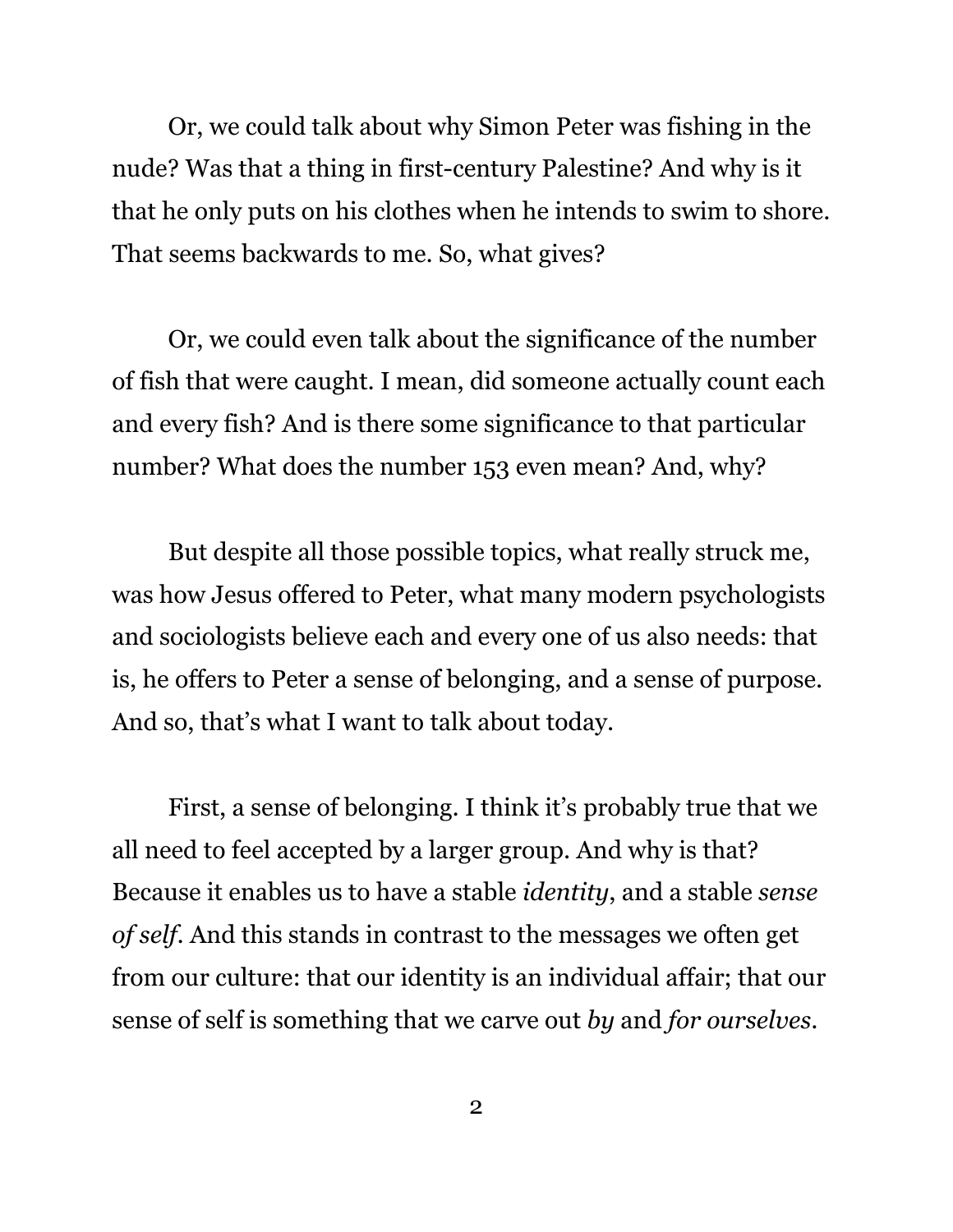But that's *not* the way it works. Because the reality of the situation is that (and more often than not) we see ourselves through the eyes of those around us; through the eyes of those closest to us; and especially through the eyes of those whose opinions matter to us. My undergraduate sociology professors described how that works, through this little saying that they had come up with:

"I am not who *I* think I am.

I am not who *you* think I am.

I am who *I think you think* I am.

Give it a moment; it'll make sense. Anyway, that's why, for example, a parent's words of affirmation can be so uplifting to a child, and why a parent's words of denigration can be so devastating to a child. Because in the end, we all care what others think of us.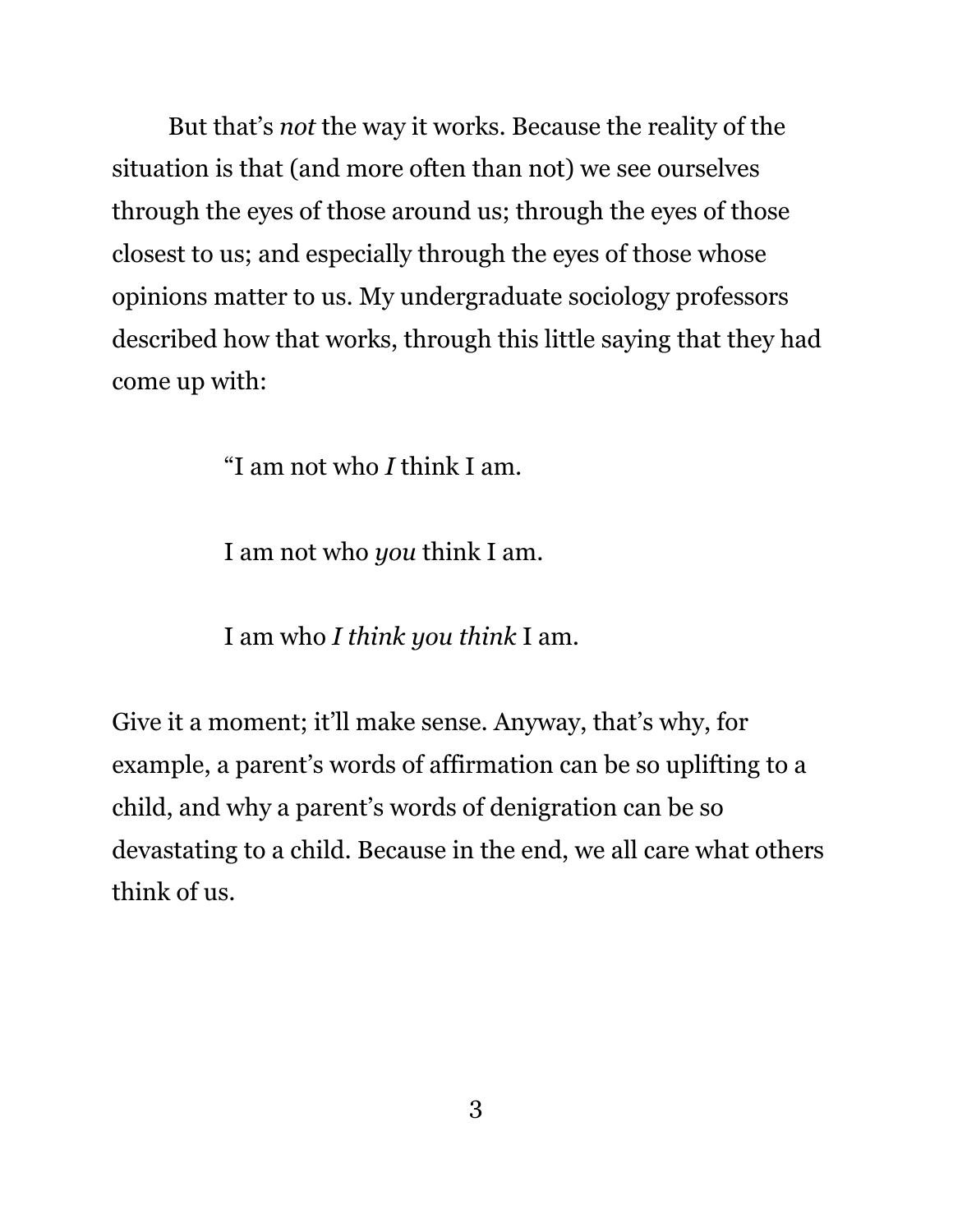Now, before I get back to Jesus and Peter, I want to make sure we're all on the same page. *Belonging* to a group is different than *fitting in* to a group. In fact, they're the opposite.

*Fitting in*, is changing ourselves so that we become acceptable to that group of which we want to be a part. But *belonging* is being accepted by that group *just as we are*; no changing required. And when we encounter something like that, it's great news, because we all need to belong.

And in that scene with Jesus and Peter, Jesus asks him three times whether he loves him. Three times. Imagine if someone you cared about asked whether you really loved him or her not once, not twice, but three times. Painful! And Peter is, indeed, hurt by this repetition of that question. And it was probably much later that Peter figured out that Jesus wasn't *testing* Peter: Do you love me? Do you really love me? Do you really, *really* love me? No, it wasn't a test. But it was Jesus' way of reinstating Peter into the community of believers, by allowing him to profess faith the same number of times that Peter had denied that same faith, earlier, when Jesus was being interrogated. In other words, Jesus is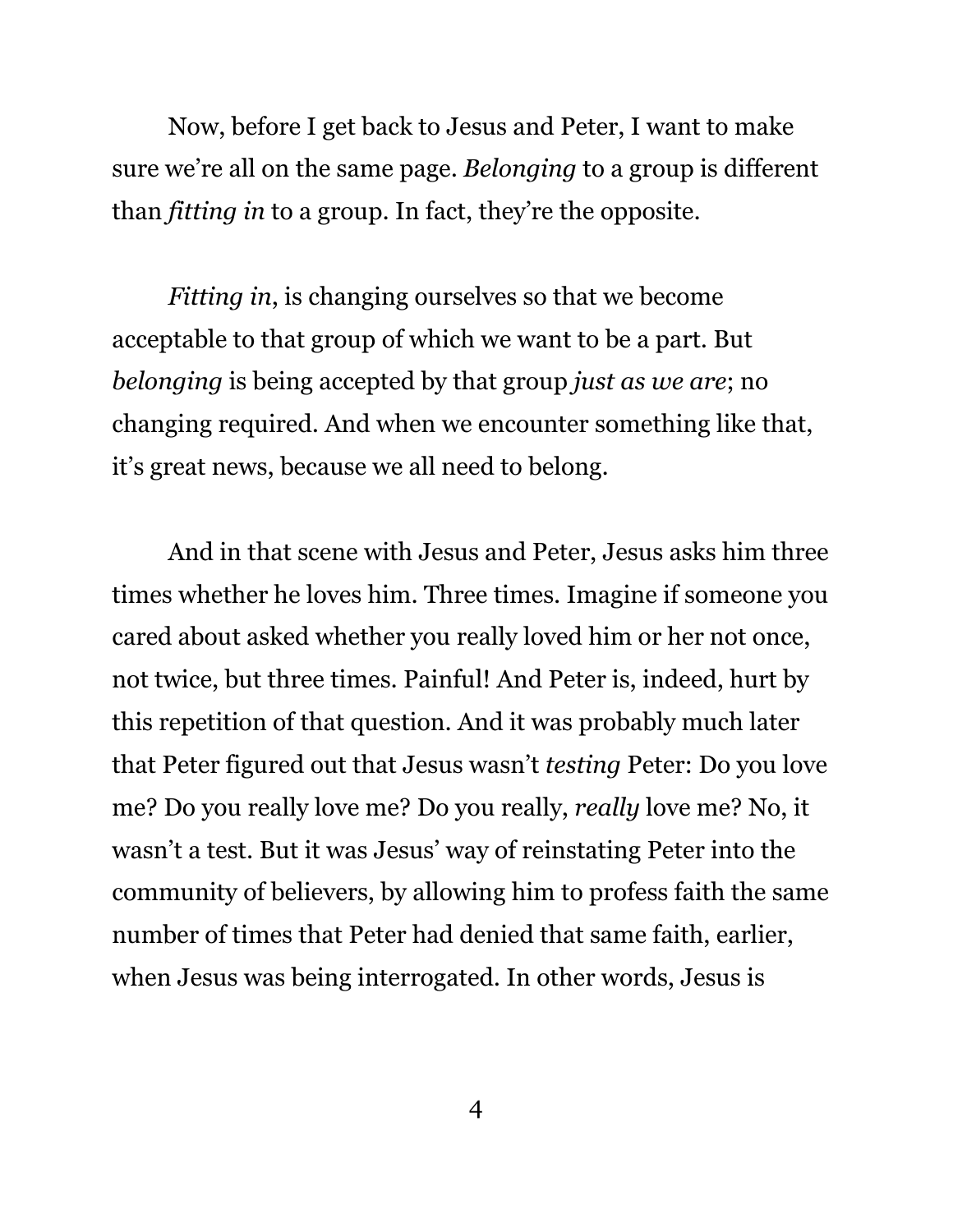drawing Peter back into a community that *accepts him for who he is*. That's *belonging*. And we all need to belong.

That's the first thing we need.

And the second thing we all need is *a sense of purpose*. That is, we need to believe that what we do matters. We need to believe that if we didn't show up people would notice. We need to believe that what we can contribute makes a difference.

And as it turns out, having a *purpose* is one of the great motivators in the world. In some ways, it's more powerful than money, or fame, or power. In fact, *believing* that you have something of value to contribute, can draw us, again and again, into even challenging circumstances with joy. And so, in response to each of Peter's professions of love, Jesus gives him good work to do: Feed my sheep; Be a leader; Look out for these others; Devote yourself to this community.

So, and just to reiterate: In that exchange between Jesus and Peter, Peter is reinstated into the community of believers, fulfilling his need to belong. And then Peter is given good work to do,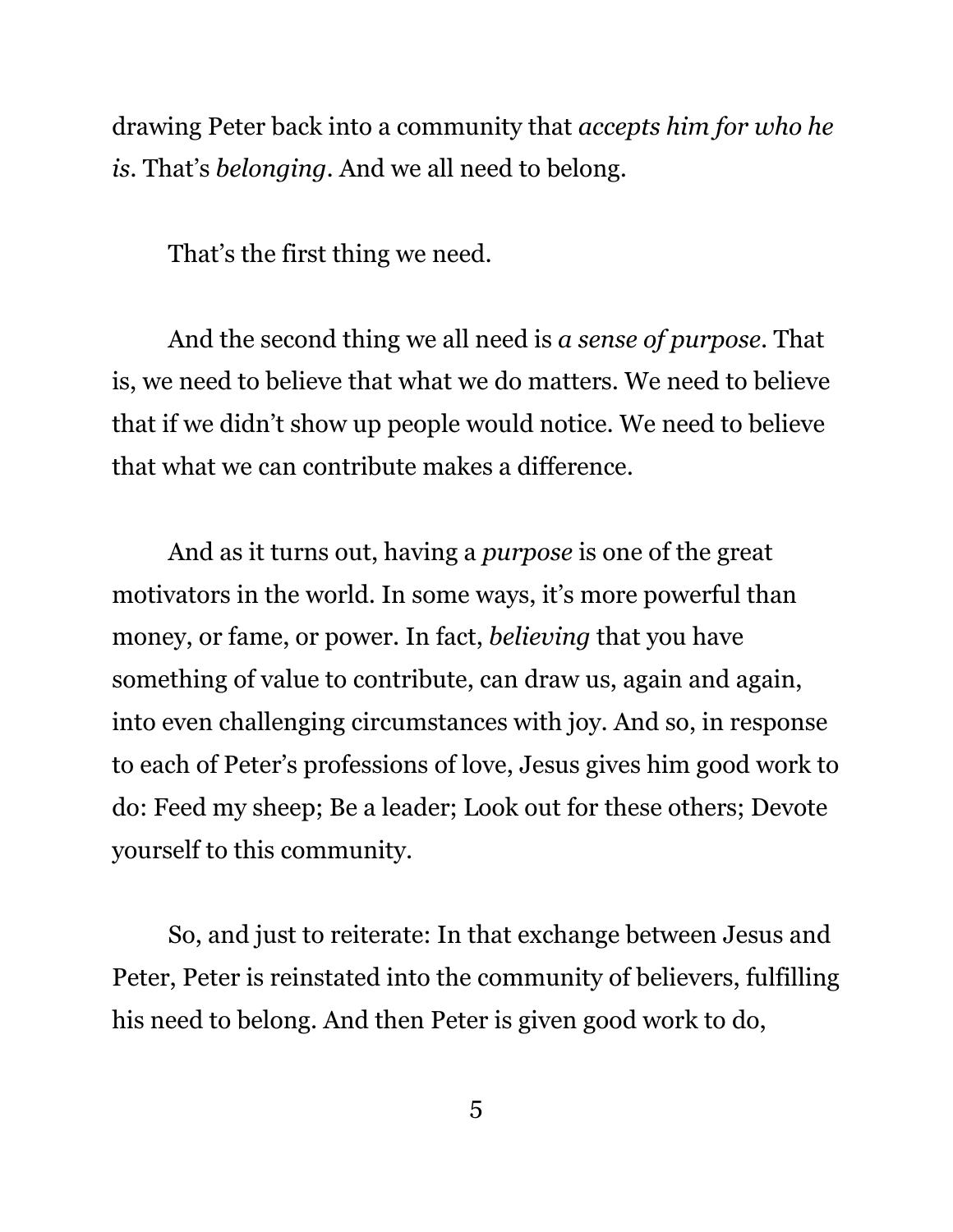fulfilling his need for a sense of purpose. And if I didn't know better, I'd think that Jesus might have had a degree in psychology or sociology.

But here's the thing: This story is just one of hundreds in the Bible that accomplishes the same thing: that offers us a sense of belonging, and a sense of purpose. In fact, these two themes, of belonging and purpose, are so dominant in the Bible that Christian theologians have even created words to describe them. And those words are Justification, and Vocation.

For what else is *justification*, if it's not the promise that we are accepted by, and acceptable to, God, just as we are? And that means that we can have that *sense of belonging* that we all need and want.

And what else is *vocation*, if it's not the promise that God will use us, wherever we are, and just as we are, to take care of his people and the world? And that means that we can have that *sense of purpose* that we all need and want.